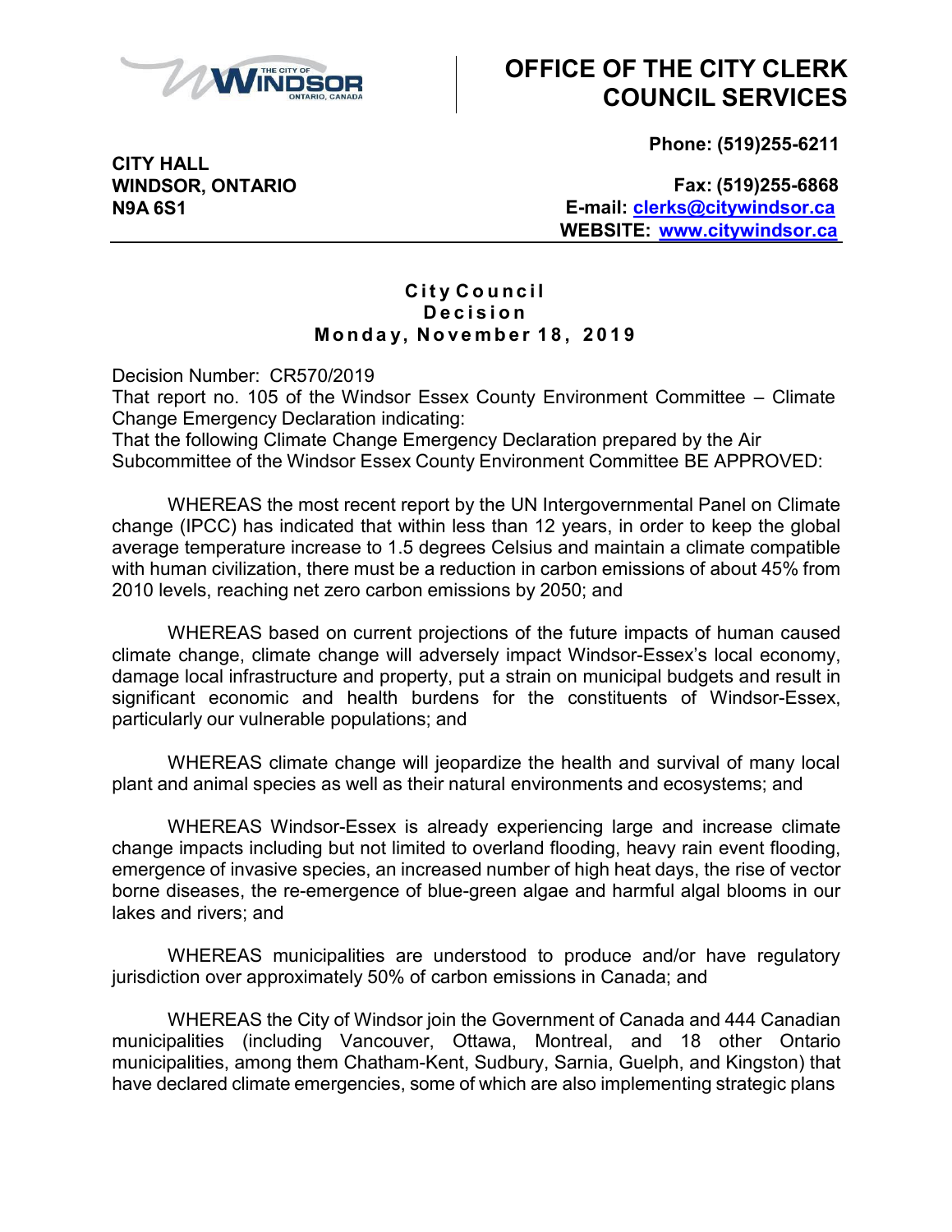

# **OFFICE OF THE CITY CLERK COUNCIL SERVICES**

**Phone: (519)255-6211**

**CITY HALL WINDSOR, ONTARIO N9A 6S1**

**Fax: (519)255-6868 E-mail: clerks@citywindsor.ca WEBSITE: www.citywindsor.ca**

in order to help reduce global carbon emissions and mitigate the impacts of climate change; and

WHEREAS the City of Windsor, the Essex Region Conservation Authority (ERCA) and the Windsor Essex County Health Unit (WECHU) are committed to and currently undertaking city and regional climate change planning, encompassing both mitigation and adaptation, in partnership with others; and

WHEREAS this emergency is an opportunity to bring together County, City and Town governments as well as regional stakeholders to work together on climate change planning and implementation with the aim of protecting our region and contributing to greater national and global climate change response; and

WHEREAS implementing climate action and making a transition to a low-carbon economy also represents a significant opportunity to stimulate economic growth, increase job opportunities and develop new technologies;

THEREFORE BE IT RESOLVED that the City of Windsor declare a Climate Emergency in the knowledge that this is an emergency with no foreseeable conclusion which will require robust and permanent changes in how the City and County conduct their business; and further,

That in response to this emergency, the need to reduce overall emissions from the City of Windsor and the County of Essex as well as continue to prepare for Windsor-Essex County's climate future are deemed to be high priorities when considering budget direction and in all decisions of council; and further,

That the City of Windsor administration BE DIRECTED to prepare reports for consideration by their respective Councils within 90 days containing recommendations for priority actions items, implementation measures, cost requirements to accelerate and urgently work towards the reduction of emissions and preparing for our climate future and include any initiatives that we are aware of by our Detroit neighbours and any other neighbouring municipalities across the border **BE APPROVED**; and,

That the County of Essex **BE REQUESTED** to consider adopting the resolution as outlined above. Carried.